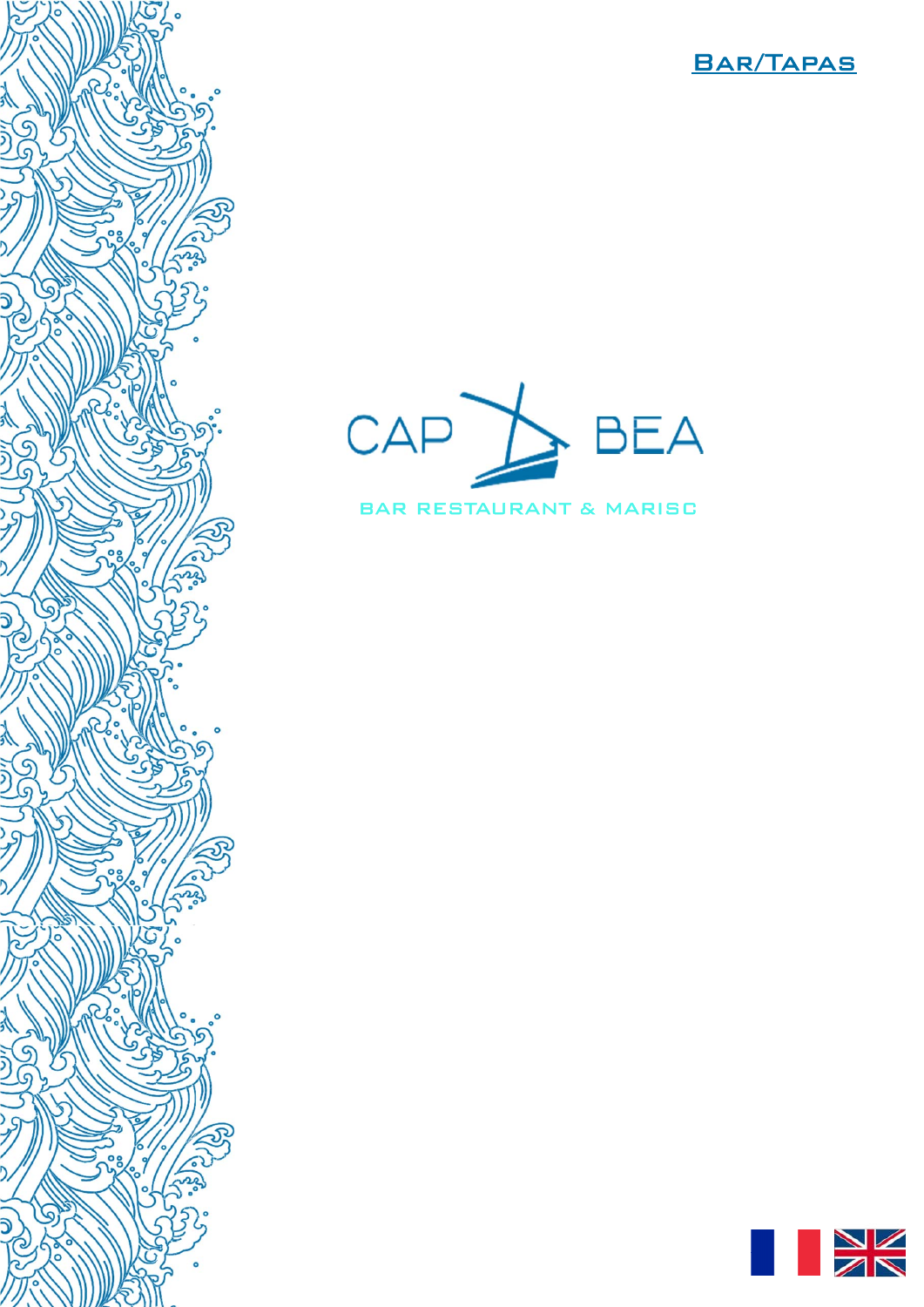



 $3,50<sub>\epsilon</sub>$ 

 $2,50€$ 

#### **Soft Eau/Water**

| 3,5 |
|-----|
| 2€  |
| 2.5 |
| 2€  |
|     |
|     |

#### **Soda**

| Coca cola              | 3€           |
|------------------------|--------------|
| Coca cola zéro         | 3€           |
| Fanta orange/citron    | 3€           |
| Orange/Lemon Fanta     |              |
| Lipton Lemon           | 3€           |
| Aquarius orange/citron | $3 \epsilon$ |
| Orange/Lemon Aquarius  |              |
| <b>Bitter Kass</b>     | 3.50€        |
|                        |              |

#### **Tonic**

| 3€ |
|----|
| 3€ |
| 4€ |
| 4€ |
|    |

#### **Soft**

| Sirop                              | 2,50€ |
|------------------------------------|-------|
| Syrup                              |       |
| Bonbon lait chocolat               | 3€    |
| Chocolate milk                     |       |
| <b>Red Bull</b>                    | 4€    |
| Granini                            | 3€    |
| (Tomate, Orange, Ananas, pêche)    |       |
| (Tomato, Orange, Pineapple, Peach) |       |
| Smoothie                           |       |

#### **Jus de fuits frais pressés Freshly squeezed juice 4€**

Jus d'oranges pressées *Fresh Orange Juice*

Jus de citrons pressés *Fresh Lemon Juice*

### **Bière Pression/Draft Beer**

| Moritz      |                 |
|-------------|-----------------|
| 25c         | 2€              |
| <b>33cl</b> | $2,50 \epsilon$ |
| <b>50cl</b> | 4€              |

| Moritz Radler    |       |
|------------------|-------|
| 25c              | 2,50€ |
| 33 <sub>cl</sub> | 3€    |
| 50cl             | 5€    |

## **Bière Bouteille/Beer Bottle 33cl**

| <b>Estrella Damm</b> | 3€           |
|----------------------|--------------|
| <b>San Miguel</b>    | $3 \epsilon$ |
| Estrella Galicia     | 3€           |
| VollDam              | $3 \epsilon$ |
| Free Damm 0°         | $3 \epsilon$ |
| Leffe                |              |

## **Cafétéria/Coffee**

| Café<br><b>Black Coffee</b>                      | 1.50€ |
|--------------------------------------------------|-------|
| Café noisette                                    | 1,80€ |
| White Coffee<br>Carajillo                        | 3€    |
| Hot coffee with a dash of Brandy<br>Café au lait | 3€    |
| Latte<br>Chocolat au lait                        | 3€    |
| Hot chocolate with milk<br><b>Trish Coffee</b>   | R€    |

## **Infusion/Herbal tea** 3€

Camomille/chamomile Menthe/Mint Rooibos Fruit rouge ibiscus/Red fruits, hibiscus Digestion/Digestive Gingembre citron/Lemon Ginger

# **Thé/Tea** 3€

Thé vert menthe/Mint Green tea

Thé vert sensha/Sensha Green tea

Thé noir Earl grey Ceylan/Earl Grey Ceylon Black tea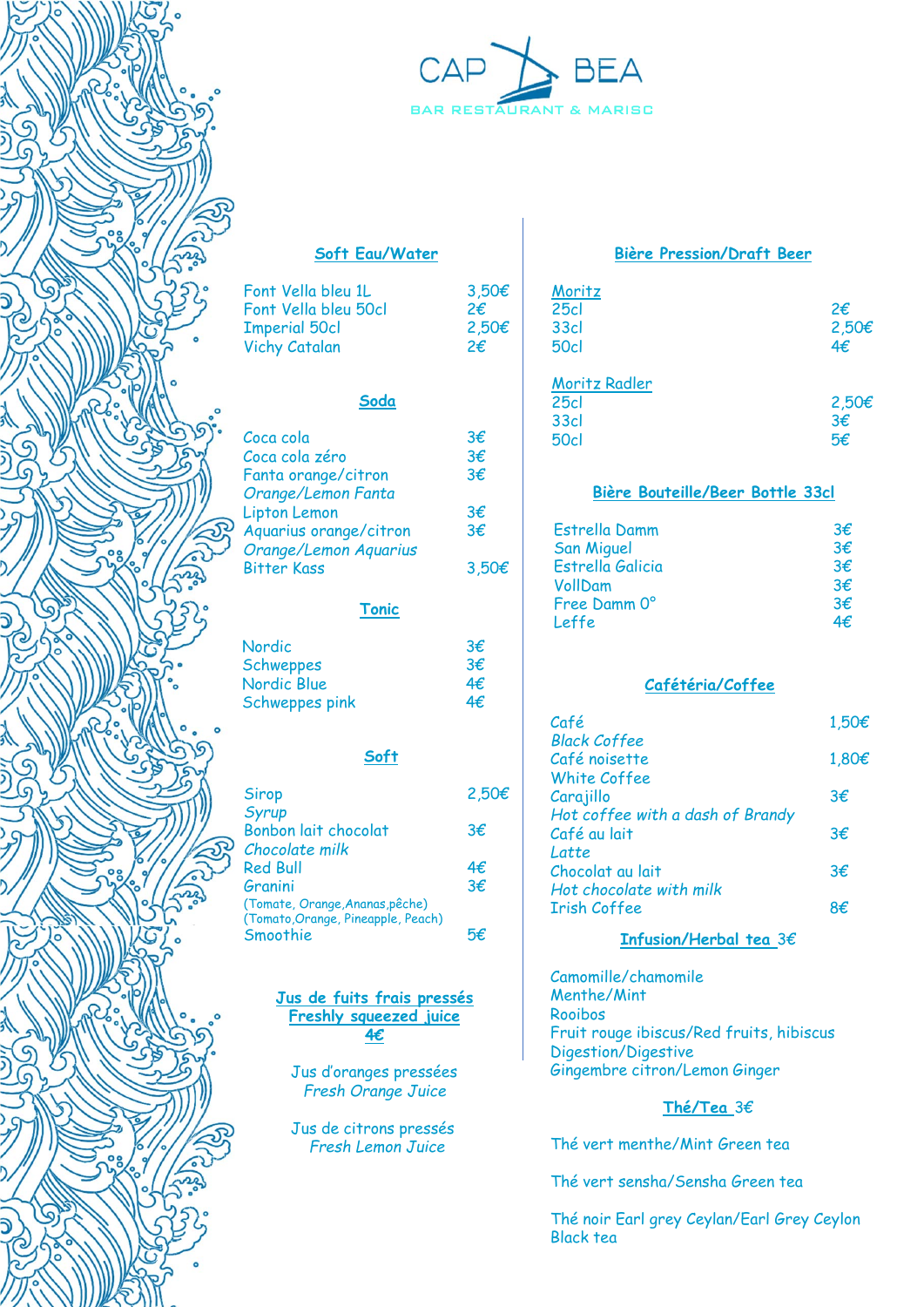



| $Gin^*$<br>Seagram's       | 7€              | Whisky*<br>J&B                        | 7€  |
|----------------------------|-----------------|---------------------------------------|-----|
| Tangueray                  | 7€              | <b>Balantines</b>                     | 7€  |
| <b>Bombay Saphir</b>       | 8€              | Chivas 12 ans/year                    | 7€  |
| Puerto de Indias           | 8€              | <b>Jack Daniel's</b>                  | 7€  |
|                            |                 |                                       |     |
| <b>Bulldog</b>             | $9,50 \epsilon$ | Paddy                                 | 8€  |
| Hendrick's                 | 9,50 $\epsilon$ | <b>Monkey Shoulder</b>                | 8€  |
|                            |                 | Nikka                                 | 8€  |
| Vodka*                     |                 | Johnnie Walker double black           | 8€  |
| Smirnoff                   | 7€              | Hatozaki                              | 9€  |
| <b>Eristoff Black</b>      | 8€              | Lagavulin 16 ans/year                 | 15€ |
| Absolut                    | 8€              |                                       |     |
| Grey Goose                 | 8€              |                                       |     |
|                            |                 | Tequila                               |     |
| Vermouth                   |                 |                                       |     |
|                            |                 | Tequila José Cuervo Especial          | 3€  |
| Vermouth                   | 3€              |                                       |     |
| <b>Martini Rouge/Blanc</b> | 7€              |                                       |     |
| Red/White Martini          |                 | <b>Digestifs</b>                      |     |
| <b>Anisé/Anisette</b>      |                 | Manzana/Apple                         | 4€  |
|                            |                 | Moscatel/Muscat                       | 4€  |
| Ricard                     | 4€              | Soberano                              | 4€  |
| Sangria                    |                 | Limonchelo/Limoncello                 | 4€  |
|                            |                 | Ratafia                               | 4€  |
|                            | 5€              | Orujo                                 | 4€  |
| Sangria<br>Sangria de Cava | 6€              | Herba/Herb                            | 4€  |
|                            |                 | Ratafia                               | 4€  |
| Cava Sangria               | 12€             | Jägermeister                          | 4€  |
| Carafe Sangria             |                 | <b>Baileys</b>                        | 5€  |
| Jar of Sangria             |                 | Crème catalane                        | 5€  |
| Carafe Sangria de Cava     | 15€             | Catalan crème brulée                  |     |
| Jar of Cava Sangria        |                 | Mascaro brandy                        | 5€  |
| Rhum/Rum*                  |                 | <b>Malibu</b>                         | 7€  |
| <b>Botran</b>              | 7€              | Saint Germain                         | 7€  |
| Cuba Bacardi               | 7€              | Get 27                                | 7€  |
| Cuba Havana 5              | 7€              | Torres 5 ans/year Brandy              | 7€  |
| Cachaça                    | 7€              | Torres 10 ans/year Brandy             | 9€  |
| Cuba Havana 7              | 8€              | Cognac                                | 9€  |
| Kraken                     | 8€              |                                       |     |
| Don Papa                   | 9€              |                                       |     |
| Diplomatico                | 9€              | Rhums arrangés 4cl 3.50€              |     |
| Vin au verre/Wine Glass    |                 |                                       |     |
|                            |                 | Orange cannelle/Orange cinnamon       |     |
| Cuvée de la maison         |                 | Banane Coco / Banana coconut          |     |
| (Blanc/Rouge/Rosé)         | 2€              | Ananas vanille /pineapple vanilla     |     |
| House wine                 |                 | Citron gingembre/ Ginger Lemon        |     |
| (White, Red, Rosé)         |                 | Pomme caramel / Caramel Apple         |     |
| Verdejo de la maison       | 2,50€           | Mangue/Mango                          |     |
| Verdejo house wine         |                 | Fraise Tagada/Tagada strawberry candy |     |
| <b>Cava Brut Nature</b>    | 3€              |                                       |     |
| Nature Brut Cava           |                 | Rame de/Assortment 10 Rhums arrangés  |     |
|                            |                 |                                       |     |

29€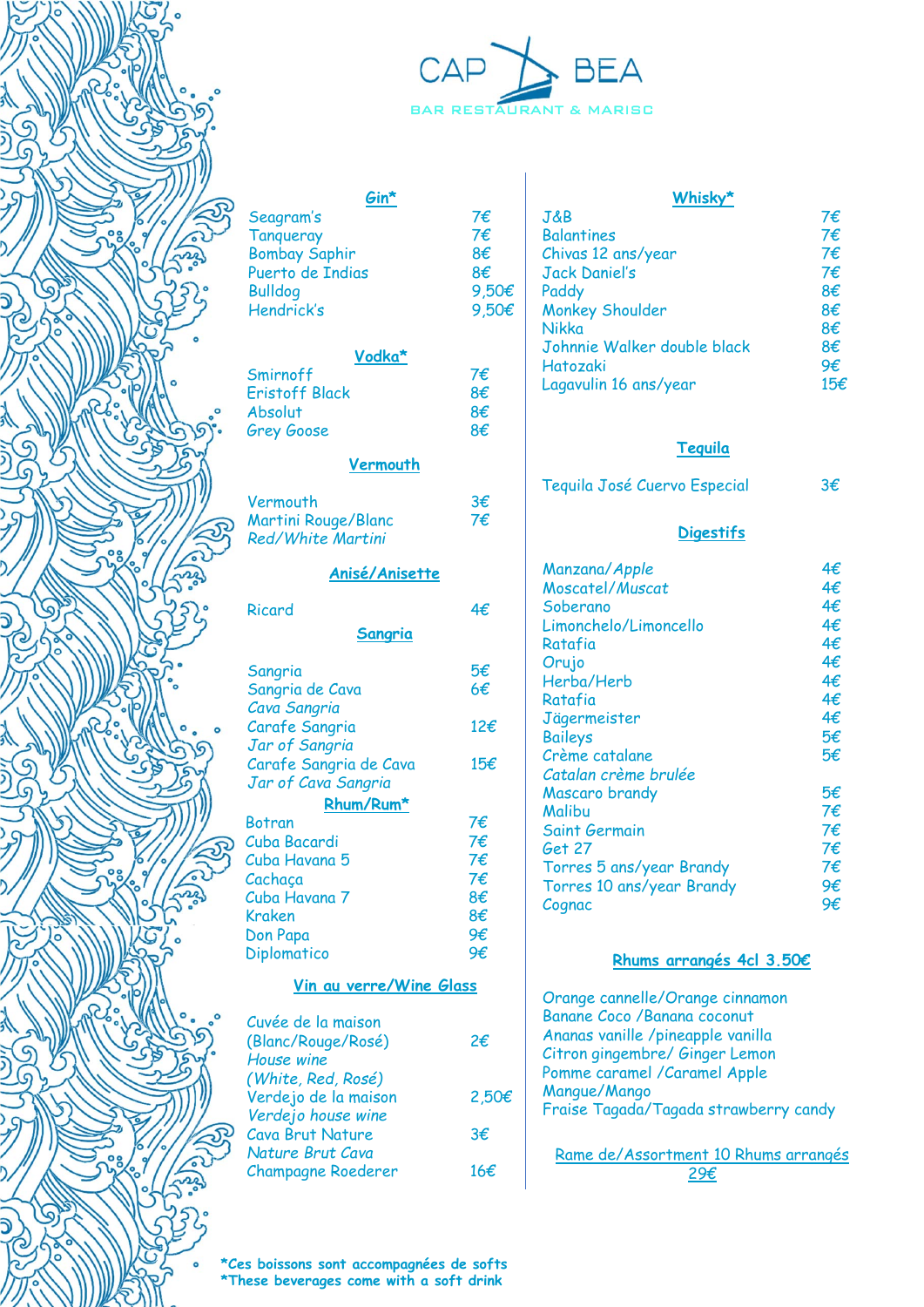



**Cocktails sans alcool/Alcohol-free cocktails**

# **Cocktails**

| Americano<br>Martini, Campari, orange                                                                                                                 | 8€           | <b>San Francisco</b><br>(jus d'orange, jus d'ananas, grenadine)<br>(orange juice, pineapple juice, grenadine) | 4€            |
|-------------------------------------------------------------------------------------------------------------------------------------------------------|--------------|---------------------------------------------------------------------------------------------------------------|---------------|
| <b>Bloody Mary</b><br>Vodka, jus de tomate<br>Vodka, tomato juice                                                                                     | 8€           | Virgin Mojito<br>Mojito sans alcool<br>Alcohol-free Mojito                                                    | 5€            |
| Caipirinha<br>Rhum citron vert, sucre de canne<br>Lime rum, cane sugar                                                                                | 7€           | Piña Colada<br>Piña Colada sans alcool<br>Alcohol-free Pina Colada                                            | 6€            |
| Cap Bea<br>Vodka, Malibu, jus de pamplemousse,                                                                                                        | 9€           | <u>Champagne</u>                                                                                              |               |
| grenadine<br>Vodka, Malibu, grapefruit juice,<br>grenadine                                                                                            |              | <b>Champagne Roederer 75cl</b>                                                                                | 85€           |
| Dry Martini                                                                                                                                           | 8€           | Champagne Roederer Magnum 150cl                                                                               | 170€          |
| Gin, Martini, olive                                                                                                                                   |              | Champagne Roederer brut rosé 75cl                                                                             | 140€          |
| <b>French Martini</b><br>Vodka, liqueur de framboise<br>Vodka, raspberry liqueur                                                                      | 8€           | Champagne Roederer Cristal 75cl                                                                               | 350€          |
| <b>Gin Fizz</b>                                                                                                                                       | 8€           | Cava 75cl                                                                                                     |               |
| Gin, Sucre, citron vert<br>Gin, Sugar, lime                                                                                                           |              | Cava Emendis brut nature                                                                                      | 14 $\epsilon$ |
| Kiss of crocodile<br>Gingembre, Saint germain, vodka, jus<br>de pomme, jus cranberry<br>Ginger, Saint germain, vodka, apple<br>juice, cranberry juice | $14\epsilon$ | Cava Emendis grand reserva                                                                                    | 19€           |
| <b>Manhattan Rhum</b><br>Vermouth, rhum, Angustura<br>Vermouth, rum, Angustura                                                                        | 8€           |                                                                                                               |               |
| Mojito<br>Rhum, menthe, citron vert, sucre de<br>canne Angustura<br>Rum, mint, lime, cane sugar, Angustura                                            | 7€           |                                                                                                               |               |
| Pina Colada<br>Rhum, jus ananas, crème coco<br>Rum, pineapple juice, coconut cream                                                                    | 9€           |                                                                                                               |               |
| Spritz<br>Vin pétillant, Aperol, Tonic<br>Sparkling wine, Aperol, Tonic                                                                               | 7€           |                                                                                                               |               |
| <b>Spring Flower</b>                                                                                                                                  | 14€          |                                                                                                               |               |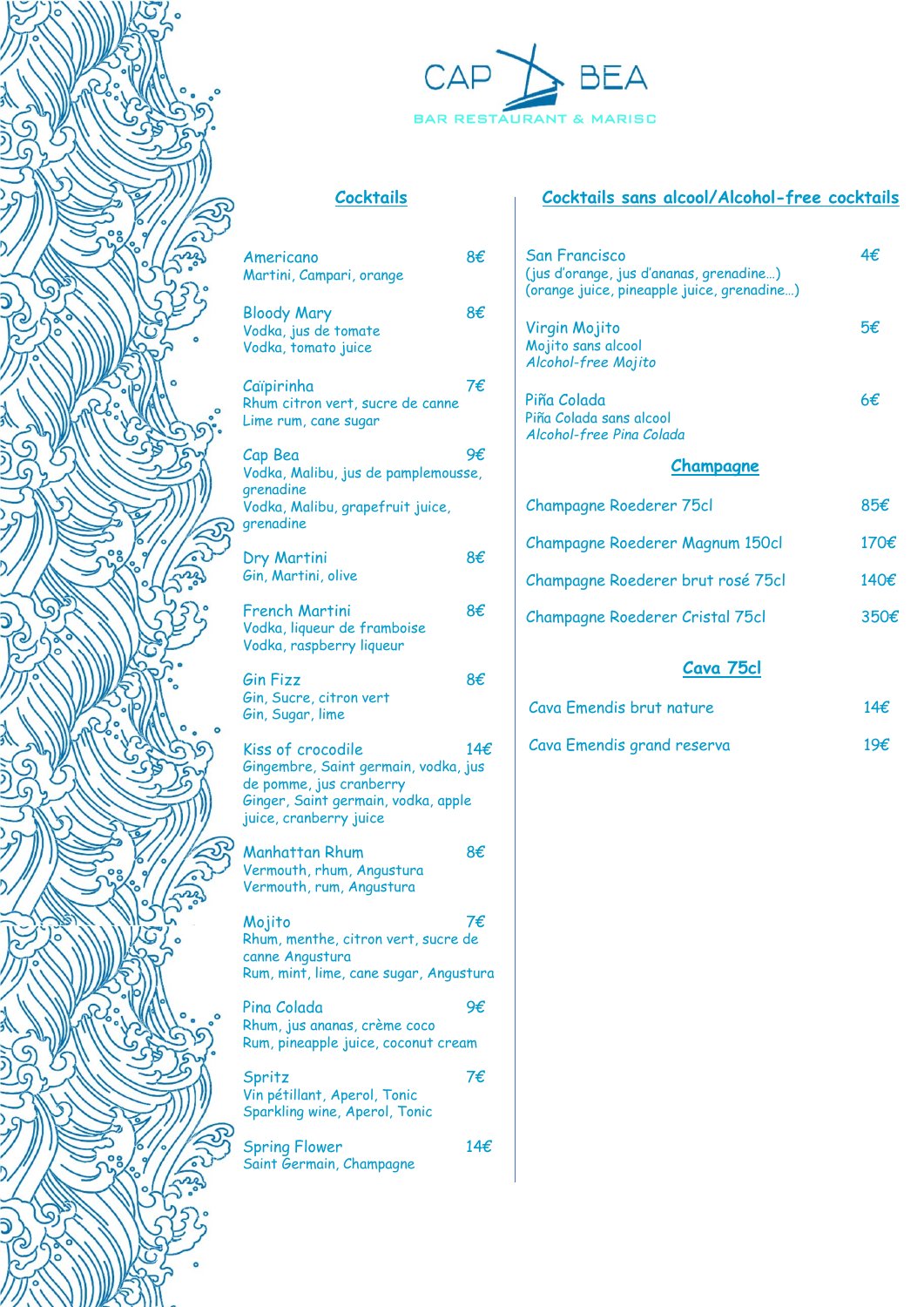

Э

╗

Ğ



# **Tapas**

| Olives aux filets d'anchois<br>Green olives stuffed with anchovies                                                  | 4€           |
|---------------------------------------------------------------------------------------------------------------------|--------------|
| Pain tomate<br><b>Bread with tomato</b>                                                                             | 5€           |
| Tapenade<br>Tapenade                                                                                                | 5€           |
| <b>Patatas Bravas</b><br>Fries in a spicy Spanish sauce                                                             | 5€           |
| Croquettes 5 pcs<br>(Poulet, Poisson, Morue, encre de seiche, chèvre)<br>(Chicken, fish, cod, cuttlefish ink, goat) | 8€           |
| Assiette d'huîtres Mas Bleu x6 pcs<br>6pcs Mas Bleu oyster plate                                                    | $11\epsilon$ |
| Calamars à la romaine<br>Roman-style squid                                                                          | 12€          |
| Chipirons<br><b>Baby squid</b>                                                                                      | 14€          |
| <b>Anchois Filets</b><br><b>Anchovy Filets</b>                                                                      | 14€          |
| Couteaux<br>Razor clams                                                                                             | 19€          |
| Planche fromages affinés<br><b>Matured Cheese plate</b>                                                             | 17€          |
| Planche de charcuterie<br>Mixed charcuterie plate                                                                   | 18€          |
| Planche mixte charcuterie/fromage<br>Mixed cheese charcuterie plate                                                 | 18€          |
| Planche de jambon Ibérique<br><b>Iberique ham plate</b>                                                             | 20€          |
| Assortiment de 5 tapas du moment<br>Cap Bea Assortment 5 tapas                                                      | 25€          |